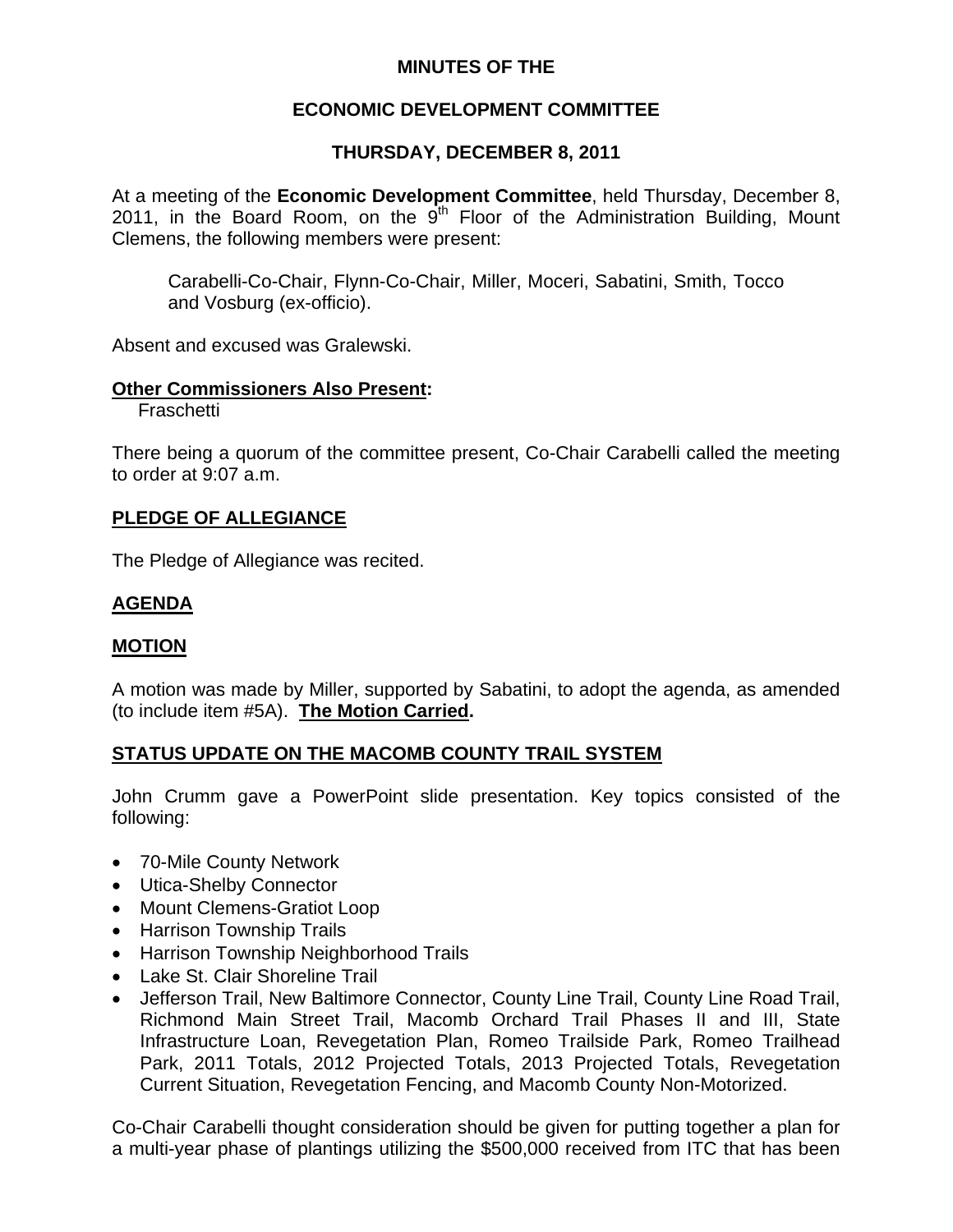directed towards the portions of the Macomb Orchard Trail that were clear-cut. He then inquired about the number of completed miles along the 70-mile loop and about Selfridge and the State of Michigan DNR Trust Fund. John Crumm answered these inquiries.

Co-Chair Carabelli noted once the Utica-Shelby portion of the trail is connected, people will be able to go from the most northern part of the Macomb Orchard Trail all the way out to Metro Beach.

Commissioner Smith questioned if some of the \$500,000 will be used for erosion issues caused by ITC clear-cutting and if it is being discussed with ITC. John Crumm felt it is a discussion that needs to take place.

Co-Chair Flynn inquired how road construction is done in terms of planning a road. He recalled Commissioner Gralewski previously brought up this issue and has received numerous complaints about consecutive roads being under construction. Bob Hoepfner provided an explanation.

# **MOTION**

A motion was made by Tocco, supported by Smith, to receive and file the status update on the Macomb County Trail System. **The Motion Carried.** 

## **REVIEW OF MSU EXTENSION 2012 BUDGET**

Marie Ruemenapp is the District Coordinator with MSU Extension for Macomb County.

She reported on a major item coming out of the statewide restructuring. The proposal is to move to a formula-based funding system and that recommendation is in the process of being implemented across the state with counties.

She overviewed the proposed MSU Extension 2012 budget which reflects the change to a formula-based funding system. The formula amount for Macomb County is \$283,293. She overviewed staffing levels and reported the budget was reduced by about \$32,000. She noted the proposed budget reflects some major shifting of dollars.

She referred to the contracts and grants section of the proposed budget and noted the amount in 2011 reflected \$465,377 and the recommended amount for 2012 is \$111,688. The major difference is fund balances and rollovers of grants which are not reflected in the recommended amount for 2012. She noted once the budget is passed they will come back and have those fund balances forwarded.

Commissioners Carabelli, Flynn and Moceri directed numerous questions to Marie Ruemenapp. Key areas discussed included:

- The grant to support foreclosure education
- No cuts to services